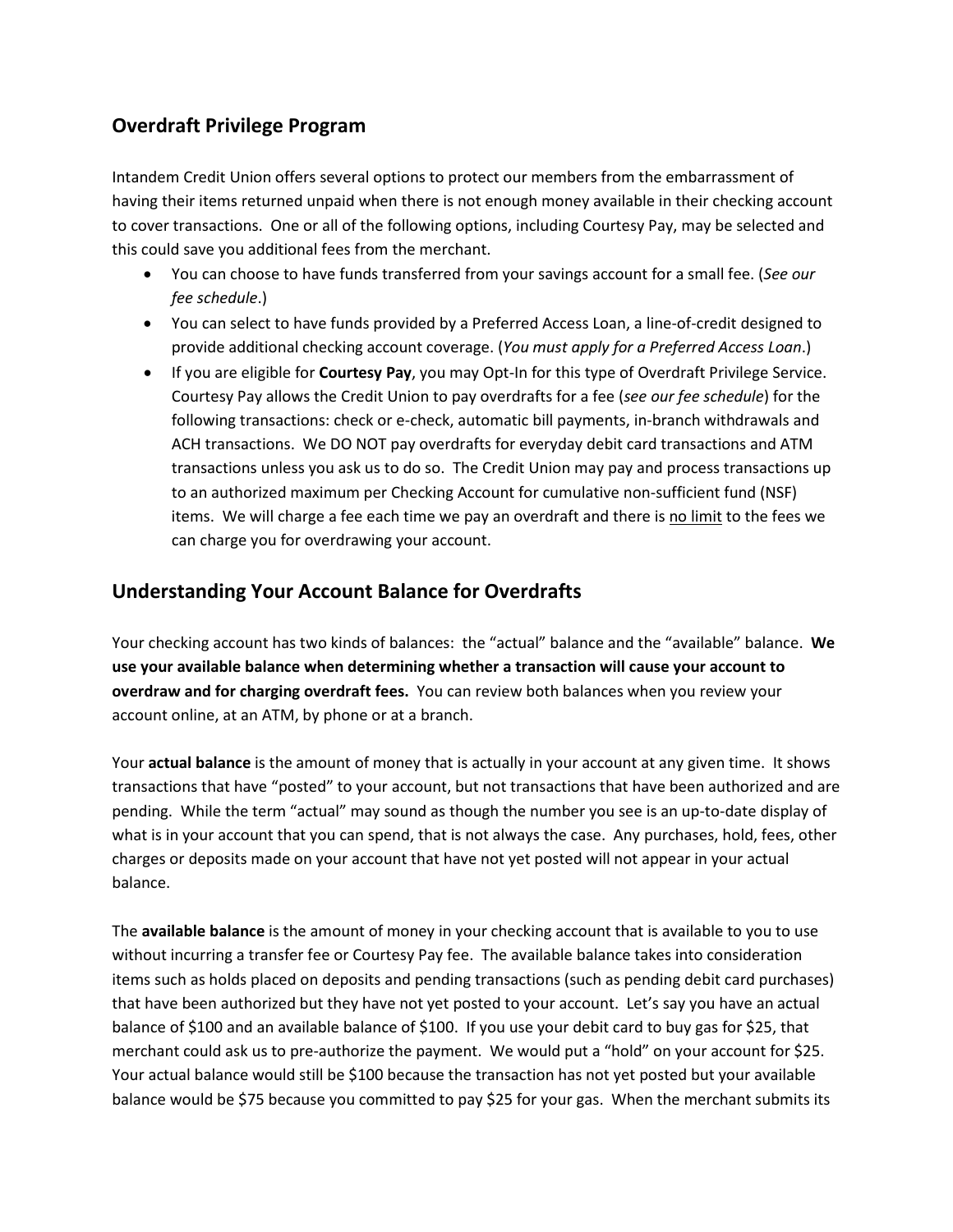bill for payment (which could be up to a few days later) we will post the transaction to your account and your actual balance will be reduced by \$25.

Remember, Intandem Credit Union uses available balance to determine when your account is overdrawn. So, assume your actual and available balance are both \$100 and you buy gas with your debit card for \$25. A hold is placed on your account, so your available balance is really only \$75 but your actual balance shows \$100. Before the gas charge is sent to us for processing, a check you wrote for \$95 clears. Because you only have \$75 available (you committed \$25 to buy gas), your account will be overdrawn by \$20 even though your actual balance is \$100. In this situation, we may pay the \$95 check however; you will be charged a Courtesy Pay fee. The fee will also be deducted from your account reducing your balance even more.

It is important to understand that you may still overdraw your account even though the available balance appears to show there are sufficient funds to cover a transaction. The available balance my not show outstanding checks and automatic bill payments you have authorized or other outstanding transactions.

## **How Transactions are Posted to Your Account**

Essentially there are two types of transactions in your account: credit – deposits of money into your account and debits - payment out of your account. You should understand how each is applied to your account so that you know how much money you have and how much is available to you at any given time.

**Credits**: Most deposits are added to your account when we receive them. Some checks you deposit may only have \$200 made available to you at the time of deposit with the remainder available two business days later. Other checks may have an extended hold. This means that your available balance my not reflect the most recent deposits to your account. Please refer to your Membership Agreement entitled "Funds Availability Policy."

**Debits**: There are several types of debit transactions. The most common are described below. Please note that there are many ways in which transactions are presented for payment by merchants and we are not necessarily in control of when transactions are received.

- **Checks**: When you write a check, it is processed through the Federal Reserve System. We receive data files of cashed checks from the Federal Reserve each business day. The checks drawn on your account are compiled from these data files and paid each day.
- **ACH Payments**: We receive data files every day from the Federal Reserve with Automated Clearing House (ACH) transactions. These include automatic bills you have authorized. Each day, ACH transactions for your account are presented first to post credits and then debits.